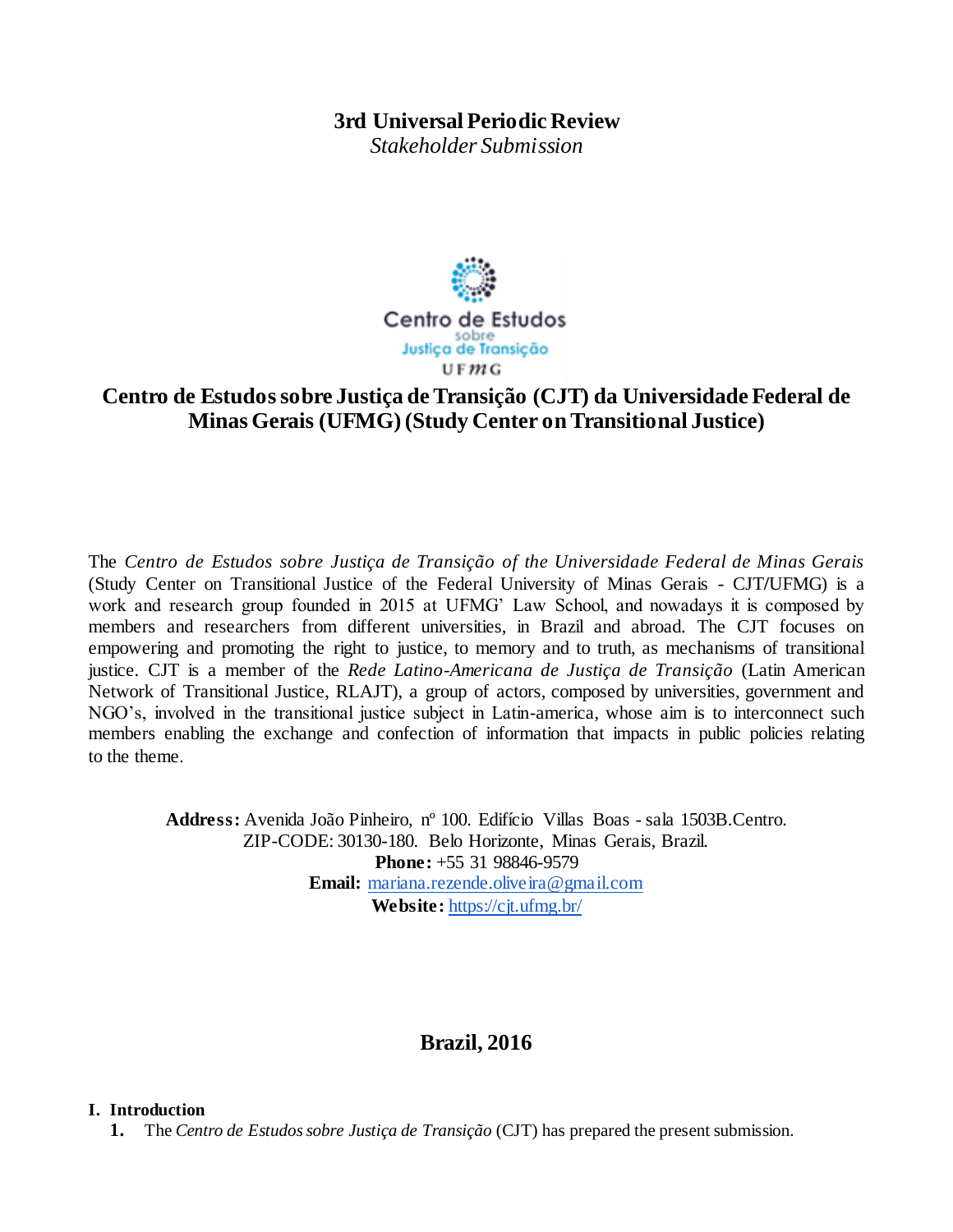- **2.** The issues highlighted and recommendations made in this submission are mainly related to transitional justice, the right to truth and to memory and the analysis of measures made by Brazil regarding punishing crimes against humanity since the last UPR.
- **3.** The first part of this report will focus on the **recommendations of the 2nd cycle/13th session**  regarding legislative and judicial measures to a) punish crimes against humanity and human rights violations;<sup>1</sup> b) promote human rights, including the right to truth;<sup>2</sup> c) and, in a broader manner, the strengthening of the process of truth-seeking.<sup>3</sup>
- **4.** The second part will relate to the recommendations regarding the production of reports in order to promote human rights, especially on transitional justice and the truth-seeking process.

## **II. Legislative and Judicial Framework**

## **A. Typification and punishment of crimes against humanity**

- **5.** It has been recommended in 2012 that Brazil fully aligned its national legislation will all Rome Statute's obligations, including definition of crimes and general principles. However, **Brazil did not edit specific legislation, e.g. alterations in its Penal Code, in conformity with the Rome Statute in order to incorporate its obligations.**
- **6.** Although the ratification of treaties occur through the edition of law (ICC's Statute is incorporated in Brazil through the Decree n° 4388 from 2002), 4 international obligations assumed by Brazil are not fully observed by the Judiciary.
- **7.** The punishment of crimes against humanity, for example, is very often impaired. Our national tribunals rarely understand that these crimes are not reached by statutes of limitation.
- **8.** Alongside, the edition of the Amnesty Law (*Lei de Anistia*, Lei nº 6.683/1979) and the (wrong) recognition of its constitutionality by the Supreme Federal Court (*Supremo Tribunal Federal*, STF) in 2010 (judgement of the ADPF 153) are also, and still, 5 a factor of impairment of punishment of crimes committed during the dictatorship (1964-1985).
- **9.** It is important to notice that the Inter-American Human Rights Court (I/AHR Court) has already had the opportunity to pronounce about the unconventionality of the *Lei de Anistia* in the *Gomes Lund*  Case.<sup>6</sup> Furthermore, although Brazil was, in that opportunity, **expressly convicted to edit legislation criminalizing enforced disappearance <sup>7</sup>**, which is also foreseen as crime in the Statute of Rome (art. 7.1.i), **Brazil has not done so**.
- **10.** Also, the obligations aroused to the parties of the American Convention on Human Rights and, therefore, members of the Inter-American Human Rights System, are that to not only adopt internal measures (legislative, judicial, administrative and others) in order to align its state practice to the Convention (article 2) and the enforcement of human rights, but also to prevent, investigate and sanction violations to human rights (article 1.1) *ex officio* with or without specific law concerning it.
- **11.** Therefore, **even if there is no specific legislation that enshrines the Rome Statute's principle s, Brazil is obliged to judge human rights violations according to the best norm to the individual**  (article 29.b, American Convention) **and apply the control of conventionality.**

<sup>1</sup> Recs. **119.5**: "Fully align the national legislation with all obligations under the Rome Statute of the ICC, including incorporating the Statute's definition of crimes and general principles, as well as adopting provisions enabling cooperation with the ICC<sup>"</sup> and **119.122**: "Ensure that all members of the police and prison officers that commit human rights violations and abuses, such as torture and ill-treatment, are held accountable".

<sup>2</sup> Recs. **119.115**: "Continue to promote reforms to the Judicial System which incorporate the prioritization of the respect for human rights".

<sup>3</sup> Rec.**119.124**: "Continue working for the strengthening of the process of truth-seeking" and **119.125:** "Continue its efforts to guarantee the right to the truth for victims and families of serious human rights violations and for all Brazilian society, ensuring proper functioning of the Truth Commission".

<sup>4</sup> Available at: http://www.planalto.gov.br/ccivil 03/decreto/2002/D4388.htm. Access on 05/10/2016.

<sup>5</sup> This issue has already been addressed in the last UPR by stakeholders.

<sup>6</sup> I/AHR Court.*Caso Gomes Lund e Outros ("Guerrilha do Araguaia") vs. Brasil*. Sentence from Novemb er 24th 2010. Serie C, No. 219.

<sup>7</sup> *Caso Gomes Lund e Outros*…*,* para. 325.15.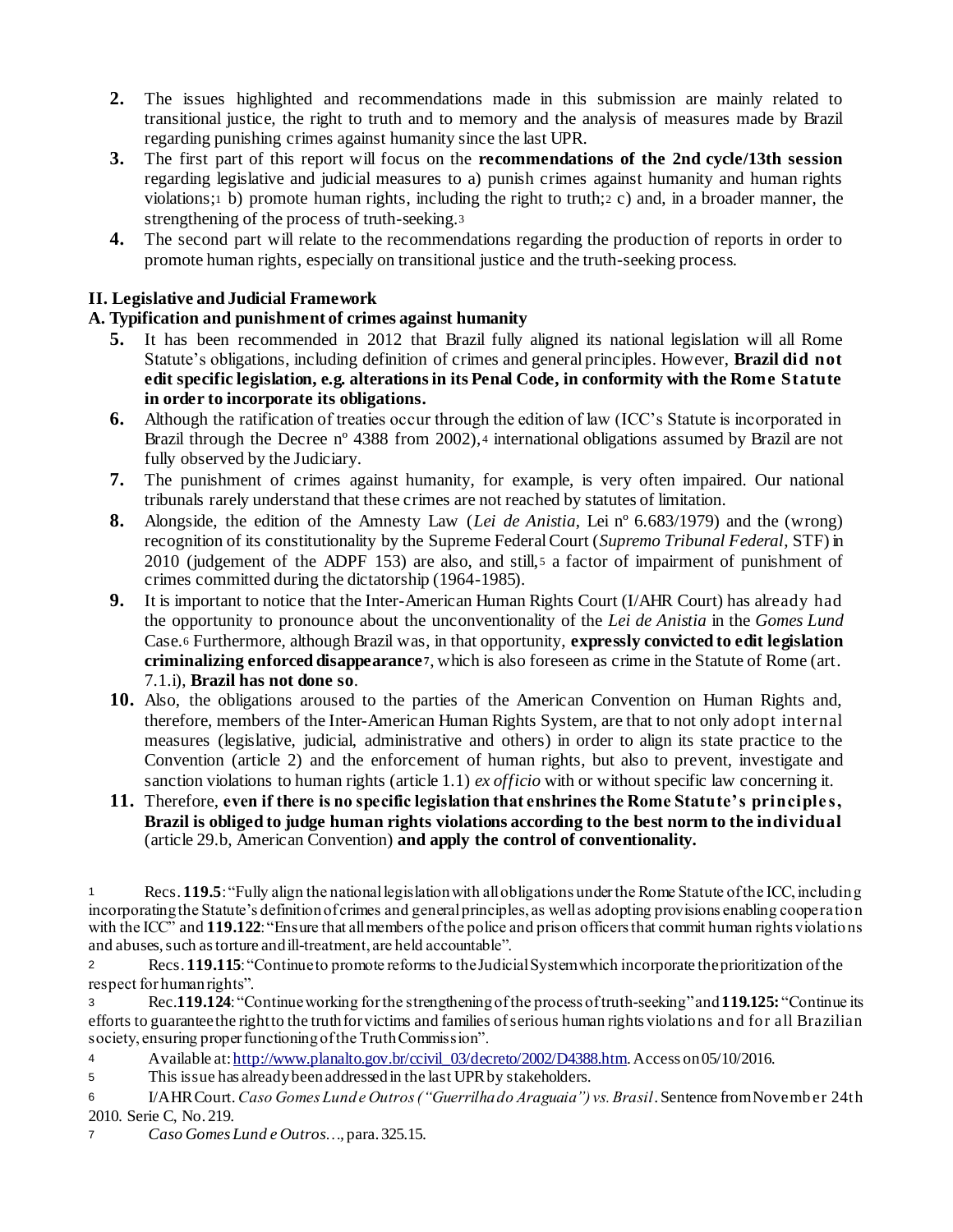- **12.** In other words, Brazilian Courts must share the view that crimes against humanity are not reached by statutory law and, in that way, not deny justice in cases related to the dictatorship events. If not so, the impunity surrounding state agents and officers who committed human rights violations, suc h as torture, will continue.
- **13.** One of the works promoted by CJT is the raising and follow-up of judicial actions on transitional justice that can be found on our website (https://cjt.ufmg.br/index.php/ditadura-e-responsabilizacao/).
- **14.** From 24 criminal actions analysed, 10 were initially rejected on the argument that the crime had prescribed and 8 have still not been analysed at all (no judgement of admissibility was made). That enforces the argument that **Brazil has not accomplished to apply the Recommendations 119.5 and 119.122 of the 2nd cycle/13th session.**

### **B. Human rights promotion: right to truth**

- **15.** After Brazil's condemnation by the I/AHR Court in the *Gomes Lund case*, the State and its multiple levels and organs have mostly remained motionless. The *Ministério Público Federal* (MPF), the responsible organ for criminal prosecution, however, has established an institutional fight to promote the criminal condemnation of those responsible for human rights violations during the military dictatorship. The MPF has based its actions on the notion that STF's decision on the ADPF 153 does not clash with the *Gomes Lund* sentence by the I/AHR Court.<sup>8</sup>
- **16.** In its performance, the MPF has also brought to the Brazilian legal framework and praxis the international notion that human rights violations are not reached by statutes of limitations (Brazil is not a State-party to the Convention on the Non-Applicability of Statutory Limitations to War Crimes and Crimes Against Humanity. In more than one opportunity the current Federal General Attorney (*procurador-geral da República*) has demonstrated the incorporation of the concept of crimes against humanity in Brazil's transitional justice process.<sup>9</sup>
- **17.** However, the judiciary has proven to be a major barrier in the search of the criminal responsibilization of human rights violators. In that sense, the **Recommendation. 119.115** of the 2nd cycle/13th session of to continue to promote reforms to the Judicial System which incorporate the prioritization of the respect for human rights **has not yet been not followed.**
- **18.** Of the mentioned 24 criminal cases related to the human rights violations committed during the military dictatorship, not one has not found obstacles in the Judiciary. Mainly, the judges tend to ignore International Human Rights Law, including the *Gomes Lund* case and I/AHR Court's jurisprudence on forced disappearance, and apply the Amnesty Law without further consideration. 10
- **19.** Not only is the current picture of the observation of human rights in the Judiciary not favorable. It comes with the indifference for the country's international obligations. Judicial reforms started around 2008, with the creation of the *Secretaria de reforma judicial* (secretary for judicial reform), have been interrupted by the extinction of such organ.<sup>11</sup>

### **C. Strengthening of the process of truth-seeking**

**20.** The delivery of the *Comissão Nacional da Verdade's* (National Truth Commission, CNV) final report in December 2014 was a mark in the history of the truth-seeking process in Brazil. How ever, its works have been object of great criticism by sector of civil society, especially victims and victim's

<sup>9</sup> MEYER, E.P.N. Responsabilização e Ditadura in CARVALHO, C., GUIMARÃES, J.O., GUERRA, M. P. *Justiça de Transição na América Latina Panorama 2015* (bilingual). Brasília: Ministério da Justiça, Comissão de Anistia, Rede Latino-Americana de Justiça de Transição (RLAJT), 2016. p. 51.

10 The list of cases, their status and pertaining documents can be found at: https://cjt.ufmg.br/index.php/ditadura-eresponsabilizacao/acoes-criminais/.

<sup>11</sup> SADEK, T., RENAULT, S., BOTINNI, P. C. *Fim da secretaria de reforma do judiciário é uma perda importante*. Folha de São Paulo. 29/03/2016. Available at: http://www.conjur.com.br/2016-mar-30/fim-secretaria-reforma-judiciarioperda-importante. Access on 05/10/2016.

<sup>8</sup> MEYER, E.P.N. Responsabilização e Ditadura in CARVALHO, C., GUIMARÃES, J.O., GUERRA, M. P. *Justiça de Transição na América Latina Panorama 2015* (bilingual). Brasília: Ministério da Justiça, Comissão de Anistia, Rede Latino-Americana de Justiça de Transição (RLAJT), 2016. p. 51.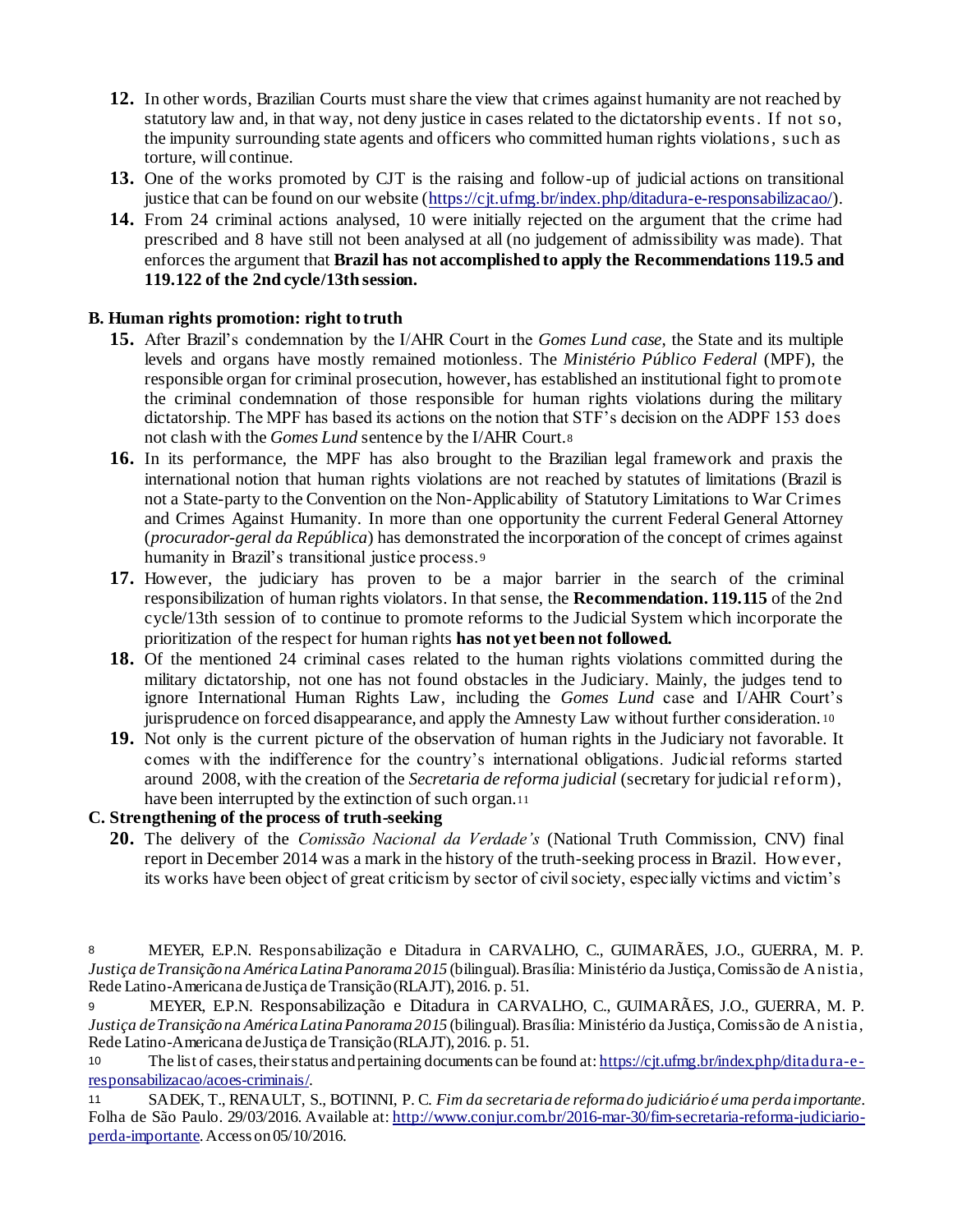families. The criticism revolves around the fact that CNV's work has turned out to be more of systematization, than proper investigation.<sup>12</sup>

- **21.** One central topic of disagreement is the death of former president Juscelino Kubitschek. The CNV has stated that the car accident in which he died was truly, an accident. <sup>13</sup> The *Comissão Municipal da Verdade Vladimir Herzog*, of the city of São Paulo, however, has organized a thorough report, with plentiful evidence that indicate JK' was actually forced out of the road and died in a planned action of the military.<sup>14</sup>
- **22.** The creation of a truth commission in national level has led to a multiplication of truth commissions in regional and thematic axes, such as the municipal ones in São Paulo e Rio de Janeiro, the state level in Minas Gerais and Pernambuco, and institutional ones, such as the one in the Rio Grande do Norte University and at the Brasilia University.<sup>15</sup> This proliferation has allowed a more in depth look in certain regions and topic that, at national level, had not gained much attention, such as repression and indigenous population, gender and sexual orientation related repression. <sup>16</sup>.
- **23. The truth-seeking process in Brazil, however is still impaired by some factors**. Throughout CNV's work, for example, it became clear that the Armed Forces, institutionally, do not recognize its responsibility in violations committed during the military dictatorship. They do not collaborate with the investigations, withholding information and documents.<sup>17</sup>

## **24. Recommendations 119.124 and 119.125 have been partially implemented.**

## **III. Human rights Reports**

- **25. Recommendation 119.25** reads: "Ensure that federal and state authorities work more efficiently together to produce statistics and regular human rights reports.", and **recommendation 119.26** goes in the same direction: "Continue to prepare reports in order to enhance and promote the human rights situation". Being recommendations that relate to the methods used in implementing human rights policies and protection, rather than material ones, they encompass a wide range of reports that can deal with different aspects of human rights.
- 26. Considering CJT's subject of work, this topic will focus on reports regarding transitional justice and the truth-seeking process.
- **27.** In 2011, Brazil's Amnesty Commission (*Comissão de Anistia*) launched project BRA/08/021, w hic h aimed to establish cooperation for international exchange, development and expansion of Transitional Justice policies in Brazil.

<sup>12</sup> GOMBATA, M. Comissão da Verdade Fracassou, reclamam escritores. Revista Carta Capital. Available at: http://www.cartacapital.com.br/sociedade/comissao-da-verdade-fracassou-reclamam-escritores. MARTINS, R., Para famílias de vítimas da ditadura, CNV trouxe justiça histórica, mas não de fato. Revista Carta Capital. Available at: http://www.cartacapital.com.br/sociedade/para-familiares-de-vitimas-da-ditadura-relatorio-traz-justica-historica-mas-naojustica-de-fato-5814.html. FACHIN, P., COSTA, A. Interview: "A Comissão da Verdade não buscava investigar, ams sistematizar". Revista Carta Maior. Available at: < $\underline{http://cartamaior.com.br/?/Editoria/Directos-Humannos/Comis sao-da-}$ Verdade-nao-buscava-investigar-mas-sistematizar-/5/32635>. All accessed on 05/10/2016.

<sup>13</sup> BALZA, G. Morte de JK foi acidental, concluis Comissão Nacional da Verdade. Available at: <http://noticias.uol.com.br/politica/ultimas-noticias/2014/04/22/comissao-nacional-da-verdade-conclui-que-jk-nao-foimorto-pela-ditadura.htm>. Access on 05/10/2016.

<sup>14</sup> DOMINGOS, R. *Comissão Municipal da Verdade de São paulo apresenta relatório final*. Availabe at: http://g1.globo.com/sao-paulo/noticia/2015/10/comissao-municipal-da-verdade-de-sao-paulo-apresenta-relatorio-final.html. Access on 05/10/2016. See also: MEDEIROS, L.V., OCTAVIANI, A, BRAGA, M.A. *O assassinato de JK pela ditadura* . Brasil, São Paulo: Liber Ars. 2016.

<sup>15</sup> CARVALHO, C., GUIMARÃES, J.O., GUERRA, M. P. *Justiça de Transição na América Latina Panorama 2015* (bilingual). Brasília: Ministério da Justiça, Comissão de Anistia, Rede Latino-Americana de Justiça de Transição (RLAJT), 2016. p. 42.

<sup>16</sup> Idem, p. 43.

<sup>17</sup> PAIXÃO, C., et. al. *Relatório 2014*. Brasília: Ministério da Justiça, Comissão de Anistia, Rede Latino-Americana de Justiça de Transição (RLAJT), 2015. pp.17/22.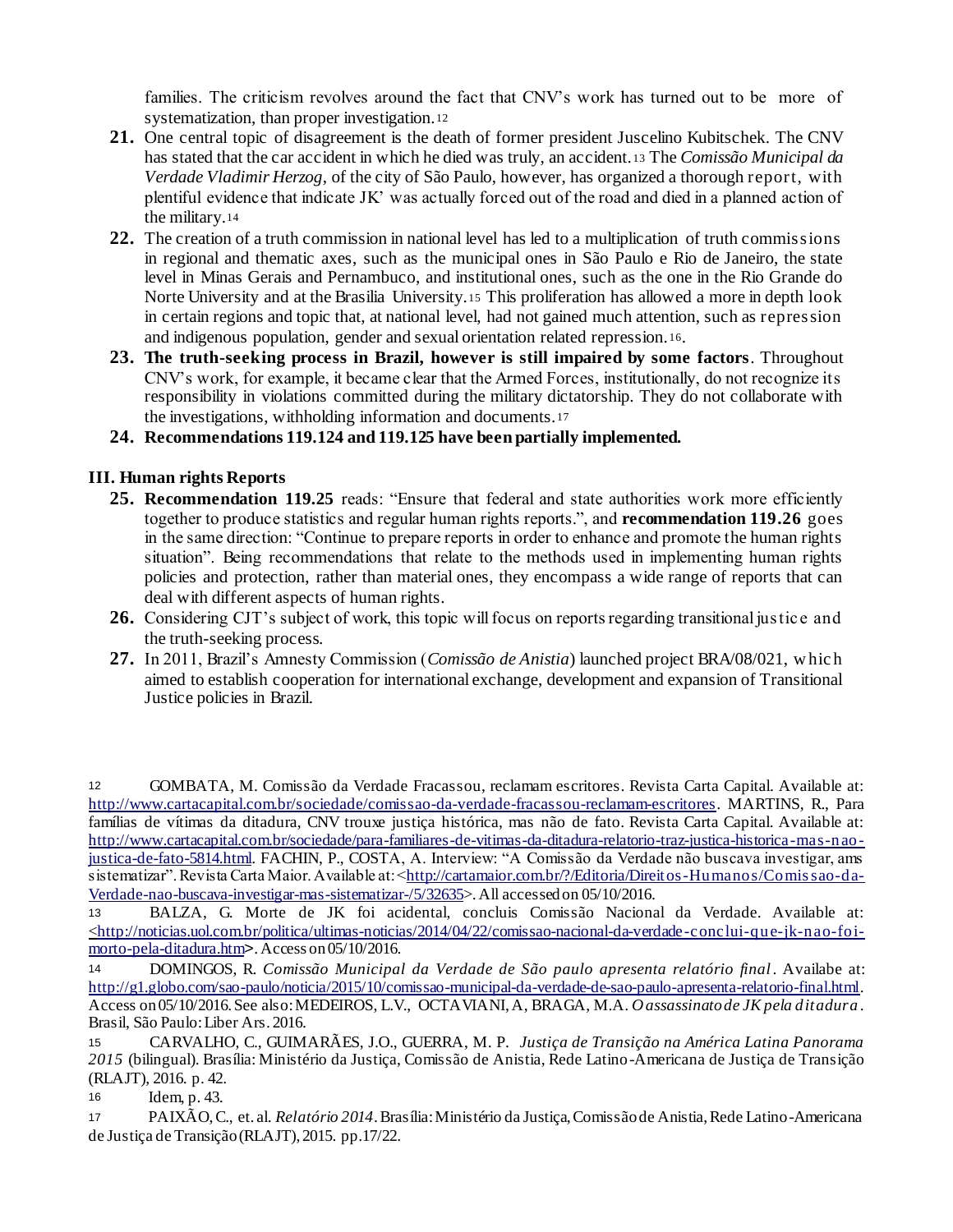- **28.** Driven by this project, in 2013 the RLAT was founded considering the difficulties surrounding the search for information about the current situation of the Transitional Justice policies in Latin American countries.
- **29.** RLAJT was created to work as a connect tool between governmental and educational institutions as well as civil society representatives, enhancing access to contacts and technical information on the topic. Its goals are to facilitate and to promote communication and exchange of knowledge on the topic of Transitional Justice in Latin America, along with giving visibility to the experiences in the region.
- **30.** Nowadays, no longer does the *Comissão de Anistia*, which first acted as the impeller of the projec t, direct the RLAJT; it is now autonomous, directed by its members. The *Comissão de Anistia*, part of the Brazilian Government, however, still finances the group's activities.
- **31.** The network has focused in putting together guidelines and reporting the current situation of the transitional justice field in Latin America. In 2015, the first publication was the report called *Relatório 2014,<sup>18</sup>* which accounted the general picture of the topic on each country of the RLAJT: Argentine, Brazil, Chile, Colombia, El Salvador and Peru.
- **32.** This first work answers the need of a proper diagnostic of the different transitional processes in these countries, on top of which the members of the network could work on a common political agenda for the challenges they face.
- **33.** After this first work, the network has not stopped producing material to be used in the fight to enhance and promote human rights, not only in Brazil, but also in the region.
- **34.** In January 2016, the RLAJT published *Recomendações sobre a Judicialização da Justiça de Transição<sup>19</sup>* (Recommendations on the Judicialization of Transitional Justice) and *Recomendações sobre princípios e obrigações no tratamento de arquivos de direitos humanos<sup>20</sup>* (Recommendations on Principles and Obligations in the Treatment of Human Rights Archives).
- **35.** Consultants of the RLAJT also organized the publication *Justiça de Transição na América Latina Panorama 2015<sup>21</sup>* (Transitional Justice in Latin America Overview 2015), providing an up-to-date report on the situation for transitional justice in the region, and enabling comparison with the 2014 report.
- **36.** In addition, in response to the demands of the members, the RLAJT has focused in spec ific topic s, producing material on the current status of the judicialization of transitional justice in Latin America<sup>22</sup> and of the treatment of human right archives<sup>23</sup>.
- **37.** The network has continued its efforts in producing such necessary material, and the current topic s of research are crimes of sexual nature and enforced disappearance in the authoritarian rules in Latin America. The reports on both topics are programmed to be released in 2017.
- **38.** It is, however, important to point out, that, as mentioned above, the financing of the activities of the network is provided the Brazilian Federal Government's Comissão de Anistia and, after the inauguration of Michel Temer's administration, the organ has suffered some interferences from the

<sup>18</sup> PAIXÃO, C., et. al. *Relatório 2014*. Brasília: Ministério da Justiça, Comissão de Anistia, Rede Latino-Americana de Justiça de Transição (RLAJT), 2015.

<sup>19</sup> REDE LATINO-AMERICANA DE JUSTIÇA DE TRANSIÇÃO. *Recomendações sobre a Judicialização da Justiça de Transição*. Brasília, 14 de janeiro de 2016.

<sup>20</sup> REDE LATINO-AMERICANA DE JUSTIÇA DE TRANSIÇÃO. *Recomendações sobre princípios e obrigações no tratamento de arquivos de direitos humanos.* Brasília, 14 de janeiro de 2016.

<sup>21</sup> CARVALHO, C., GUIMARÃES, J.O., GUERRA, M. P. *Justiça de Transição na América Latina Panorama 2015* (bilingual). Brasília: Ministério da Justiça, Comissão de Anistia, Rede Latino-Americana de Justiça de Transição (RLAJT), 2016.

<sup>22</sup> OSMO, C. *Judicialização da Justiça de Transição na América Latina* (bilingual). Brasília: Ministério da Justiça, Comissão de Anistia, Rede Latino-Americana de Justiça de Transição (RLAJT), 2016.

<sup>23</sup> SANTOS, S.M.P. *Tratamento dos arquivos de direitos humanos na América Latina* (bilingual). Brasília: Ministério da Justiça, Comissão de Anistia, Rede Latino-Americana de Justiça de Transição (RLAJT), 2016.